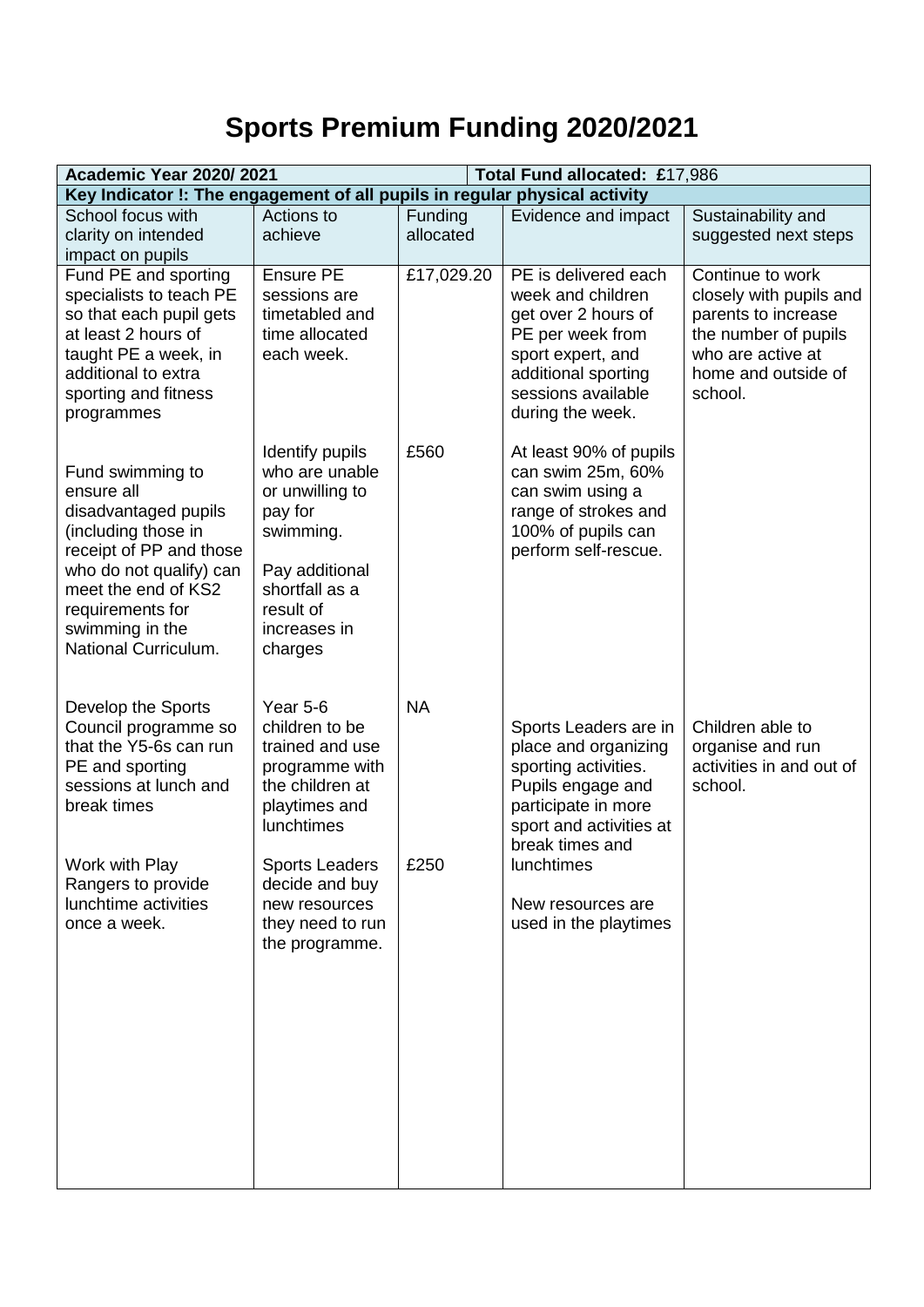| Key Indicator 2: the profile of PE and sport being raised across the school as a tool for whole<br>school improvement.                                                                               |                                                                                                                                                                                                                             |                      |                                                                                                                                                                                                                  |                                                                                                                                                                                                            |
|------------------------------------------------------------------------------------------------------------------------------------------------------------------------------------------------------|-----------------------------------------------------------------------------------------------------------------------------------------------------------------------------------------------------------------------------|----------------------|------------------------------------------------------------------------------------------------------------------------------------------------------------------------------------------------------------------|------------------------------------------------------------------------------------------------------------------------------------------------------------------------------------------------------------|
| School focus with<br>clarity on intended<br>impact on pupils                                                                                                                                         | Actions to<br>achieve                                                                                                                                                                                                       | Funding<br>allocated | Evidence and impact                                                                                                                                                                                              | Sustainability and<br>suggested next steps                                                                                                                                                                 |
| Celebration<br>assembly(ies) are used<br>to celebrate and<br>encourage the<br>participation of wider<br>sporting pursuits, and<br>to encourage all pupils<br>to aspire to being<br>involved in sport | Achievements<br>celebrated in<br>assemblies,<br>including match<br>results,<br>achievements in<br>lessons and<br>pupils' outside<br>sporting<br>achievements.<br><b>Certificates</b><br>presented to<br>show<br>commitment. | £100<br>£200         | All pupils at some<br>points in the year<br>have the opportunity<br>to take part or be<br>involved in<br>assemblies<br>Newsletters and web-<br>site have information<br>and celebrations of<br>sporting success. | Profile of the school<br>amongst the wider<br>community and in<br>local press is widened<br>and parents new to<br>the area and school<br>recognize the school's<br>achievements and<br>sporting successes. |
| Ensure that gymnastic<br>and athletics equipment<br>are suitable to carry out<br>the PE scheme of work.                                                                                              | Ensure<br>equipment is<br>suitable and<br>audit poor PE<br>and gymnastic<br>equipment.<br>Purchase new<br>equipment as<br>needed.                                                                                           | £500                 | Pupils are proud to<br>be involved in<br>assemblies and on<br>the newsletter which<br>impacts on<br>improvements in self-<br>belief and<br>confidence.                                                           |                                                                                                                                                                                                            |
| Use the newsletter and<br>web site to raise the<br>profile of PE across the<br>school                                                                                                                | All children<br>aware of fitness<br>and sporting<br>opportunities<br>and sense of<br>achievement.                                                                                                                           | <b>NA</b>            | Increased self-<br>belief/confidence are<br>having an impact on<br>learning across the<br>school.                                                                                                                |                                                                                                                                                                                                            |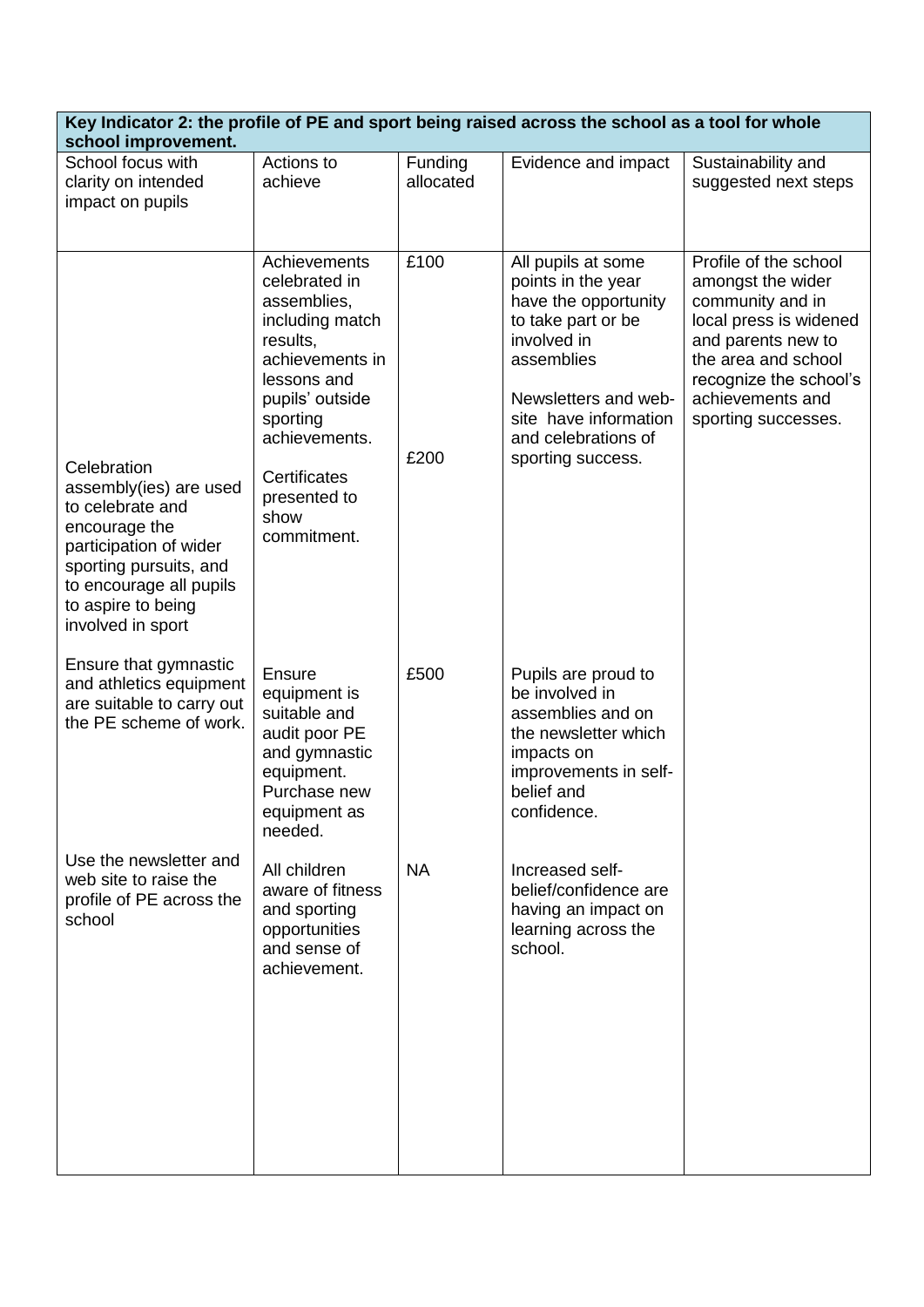| Key Indicator 3: increased knowledge, confidence and skills of all staff in teaching PE and sport                                                                  |                                                                                                                                                                           |                      |                                                                                                    |                                                                                                                             |
|--------------------------------------------------------------------------------------------------------------------------------------------------------------------|---------------------------------------------------------------------------------------------------------------------------------------------------------------------------|----------------------|----------------------------------------------------------------------------------------------------|-----------------------------------------------------------------------------------------------------------------------------|
| School focus with<br>clarity on intended<br>impact on pupils                                                                                                       | Actions to<br>achieve                                                                                                                                                     | Funding<br>allocated | Evidence and impact                                                                                | Sustainability and<br>suggested next steps                                                                                  |
| Upskill all staff to<br>deliver high quality<br>sport and activities to<br>improve progress and<br>achievement across the<br>school.                               | Staff CPD by PE<br>Lead                                                                                                                                                   | £500                 | Increased knowledge<br>of areas of the<br>curriculum including<br>sport and dietary.               | While the funding<br>continues, staff will<br>attend suitable CPD<br>courses to improve<br>knowledge and<br>confidence.     |
| All staff to be confident<br>in running yoga lessons<br>so all children<br>participate in a life long<br>activity.                                                 | Yoga expert to<br>provide CPD to<br>staff.                                                                                                                                | £450                 | Staff knowledgeable<br>and confident to run<br>yoga sessions for all<br>pupils.                    |                                                                                                                             |
| Key Indicator 4: Broader experience of a range of sports and activities offered to all pupils                                                                      |                                                                                                                                                                           |                      |                                                                                                    |                                                                                                                             |
| School focus with<br>clarity on intended<br>impact on pupils                                                                                                       | Actions to<br>achieve                                                                                                                                                     | Funding<br>allocated | Evidence and impact                                                                                | Sustainability and<br>suggested next steps                                                                                  |
| Continue to offer a<br>wider range of activities<br>both within and outside<br>the curriculum in order<br>to get more pupils<br>involved in sport and<br><b>PE</b> | Undertake all<br>viable<br>opportunities<br>that are offered<br>through the<br><b>Stroud Sports</b><br>partnerships<br>Involve external<br>coaches to work<br>with clubs. | £270<br>£375         | More children take<br>part in after school<br>clubs.                                               | Extra curricular clubs<br>and local signposted<br>activities have large<br>take up.                                         |
| For all Y5 children to be<br>safe on a bicycle whilst<br>using the public<br>highway.                                                                              | Organise<br>external experts<br>to teach cycling<br>proficiency to<br>all Y5 children.                                                                                    | £270                 | 100% of children to<br>reach a safe level of<br>cycling proficiency                                | Work with parents to<br>support continued<br>outdoor pursuits.<br>Parents to allow<br>children to play<br>outside all year. |
| For all Y3 children to<br>participate in outdoor<br>activity in Forest<br><b>Schools</b>                                                                           | Further develop<br>Forest school,<br>purchase<br>necessary<br>resources, run<br>weekly sessions<br>for Y3.                                                                | £320                 | All Y3 children have<br>experienced and<br>gained from outdoor<br>activity throughout<br>the year. |                                                                                                                             |